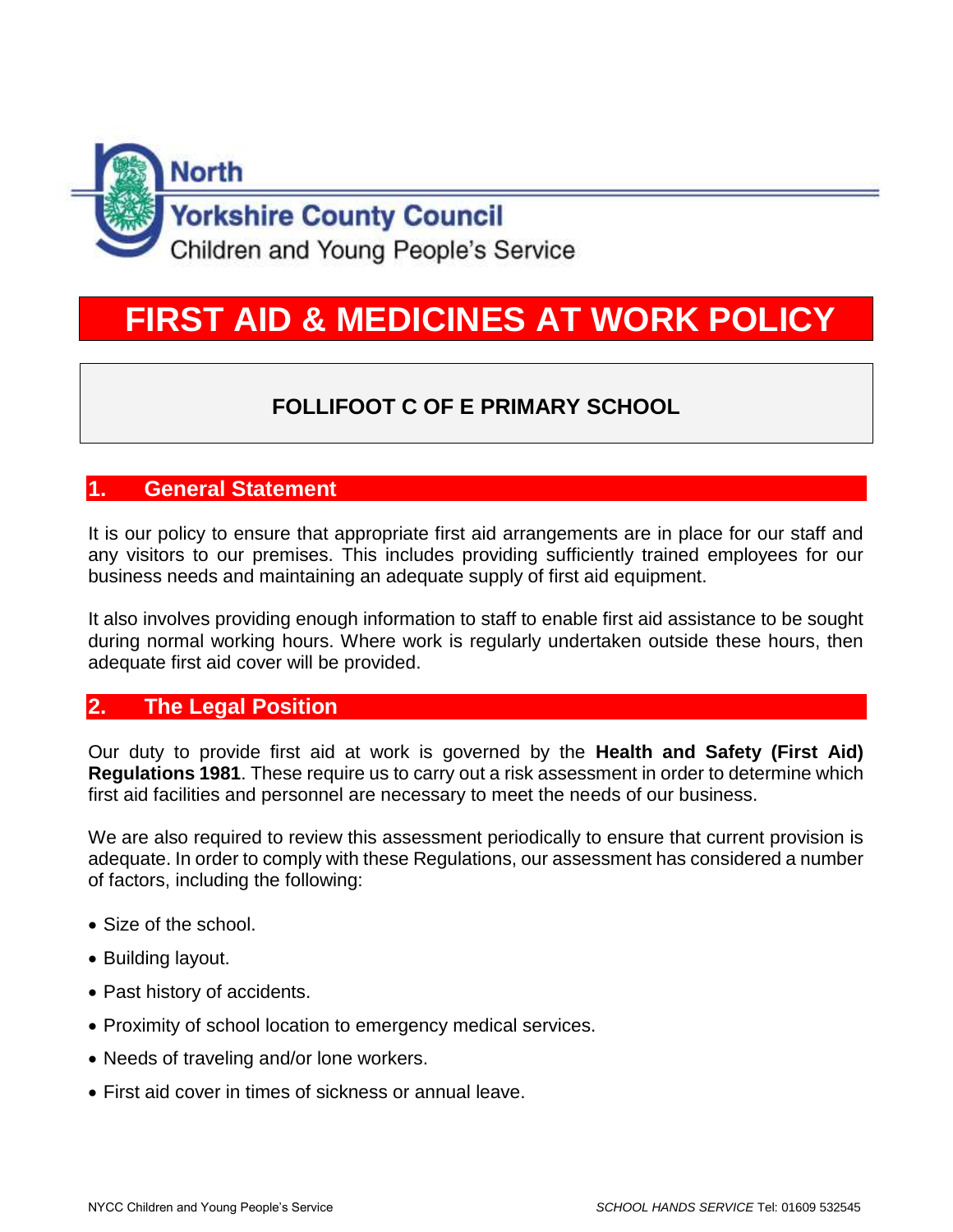### **3. Responsibilities of First Aid Personnel**

In order to carry out their duties effectively, first aid personnel have the following duties and responsibilities. It is our policy to have three staff trained to emergency first aid level. Firstaiders are responsible for:

- Responding promptly to all requests for assistance
- Summoning further help if necessary
- •Looking after the casualty until recovery has taken place or further medical assistance has arrived
- Reporting details of any treatment provided.

Appointed persons would be responsible for:

- Taking charge when a person has been injured or falls ill.
- Calling an ambulance where necessary

 Looking after the first aid equipment and ensuring that containers are re-stocked when necessary is the responsibility …**Mrs S Giddings**…if items are required.

- The school has made provision for twelve-hour paediatric first aid trained staff for children aged 0-8 years. Paediatric first aid cover is maintained at all times and on every educational visit. The quantity of staff trained ensures maintained cover in the event of sickness and staff absents. Paediatric trained staff are**:-**
- **Mrs S Giddings**
- **Mrs J Oldfield**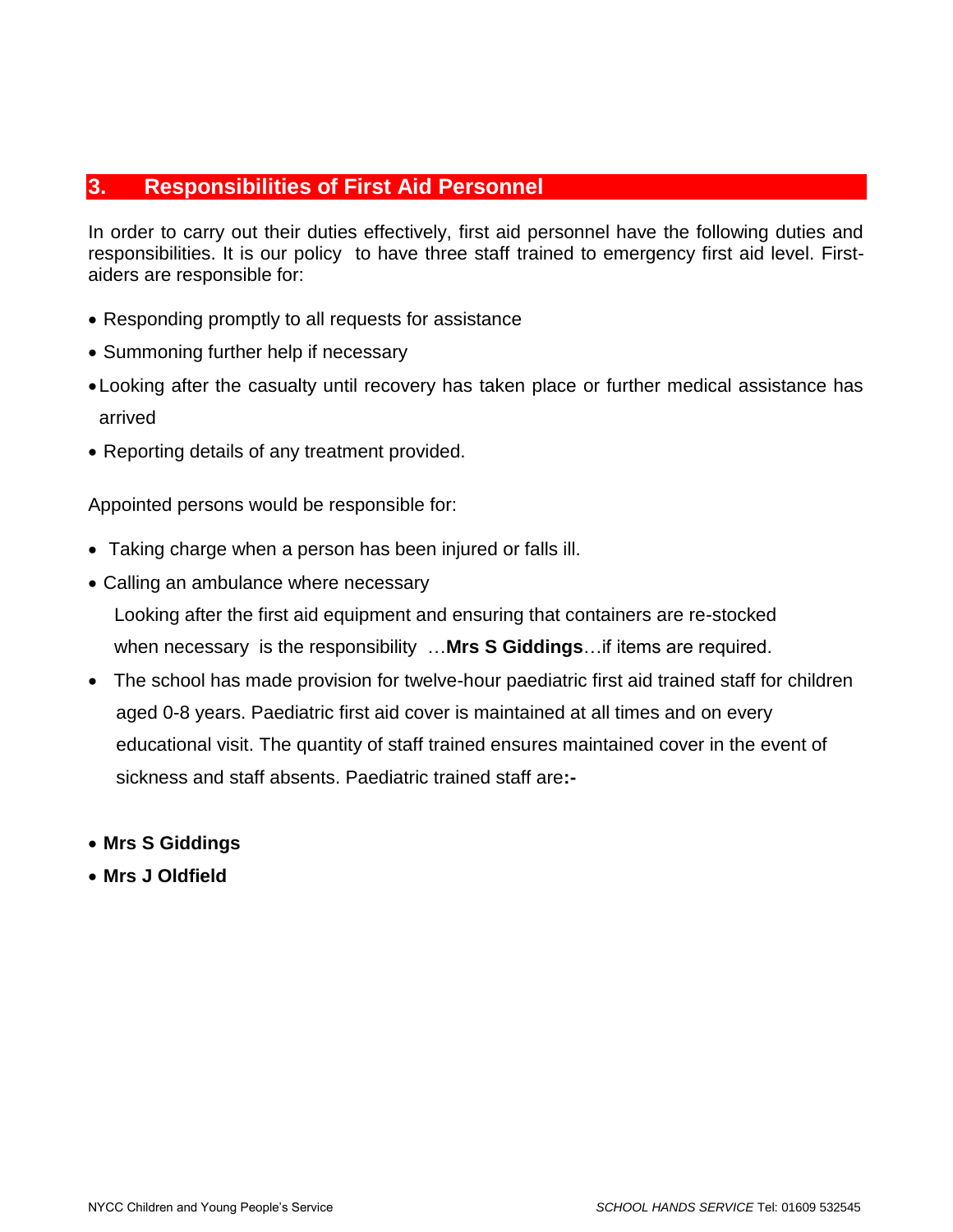#### **4. Procedures**

The following are general first aid related procedures to be followed by all staff:

- if you are aware that an employee/Pupil has been taken ill, or has had an accident and you are not first aid trained, do not attempt to deliver first aid call **Mrs Giddings** for assistance. Other first aiders are: -
- **Mrs J Oldfield-First Aid at Work trained**
- No employee should use their private car to transport a casualty to hospital.
- A member of staff will accompany the sick or injured to hospital and remain until a family member, parent or guardian attends.
- If you need to access a first aid kit for personal use, do not remove it from its designated place.
- Any loss or damage to first aid equipment must be reported to . . **Mrs S Giddings**
- if a first aid kit is poorly stocked, this should be reported to **Mrs Giddings**
- All coaches and minibuses are expected to carry a first aid kit with them at all times. They are responsible for its safe-keeping and to keep it adequately stocked.

#### **5. Dealing with Visitors**

It is our policy to offer first aid assistance to visitors to our premises. Should a visitor feel unwell or have an accident, then the employee supervising their visit should call for a firstaider/appointed person. If the visitor has had an accident…**Mrs Giddings** …is responsible for ensuring that an entry is made in the accident book/form and send any completed ARF1 forms to county hall. The ARF 1 form will be completed and sent to county hall if any accident requires professional assistance, even if the school finds out that medical assistance has been sought subsequently.

#### **6. Staff Training**

All staff undertaking first aid duties will be given full training in accordance with current legal requirements. This means that a first-aider will attend an approved Health & Safety Executive course and any appointed persons will attend a basic four-hour course.

Where necessary, all line managers will be expected to organise shifts and rosters to enable staff to attend. We will do our best to ensure that sufficient notice of both initial training courses